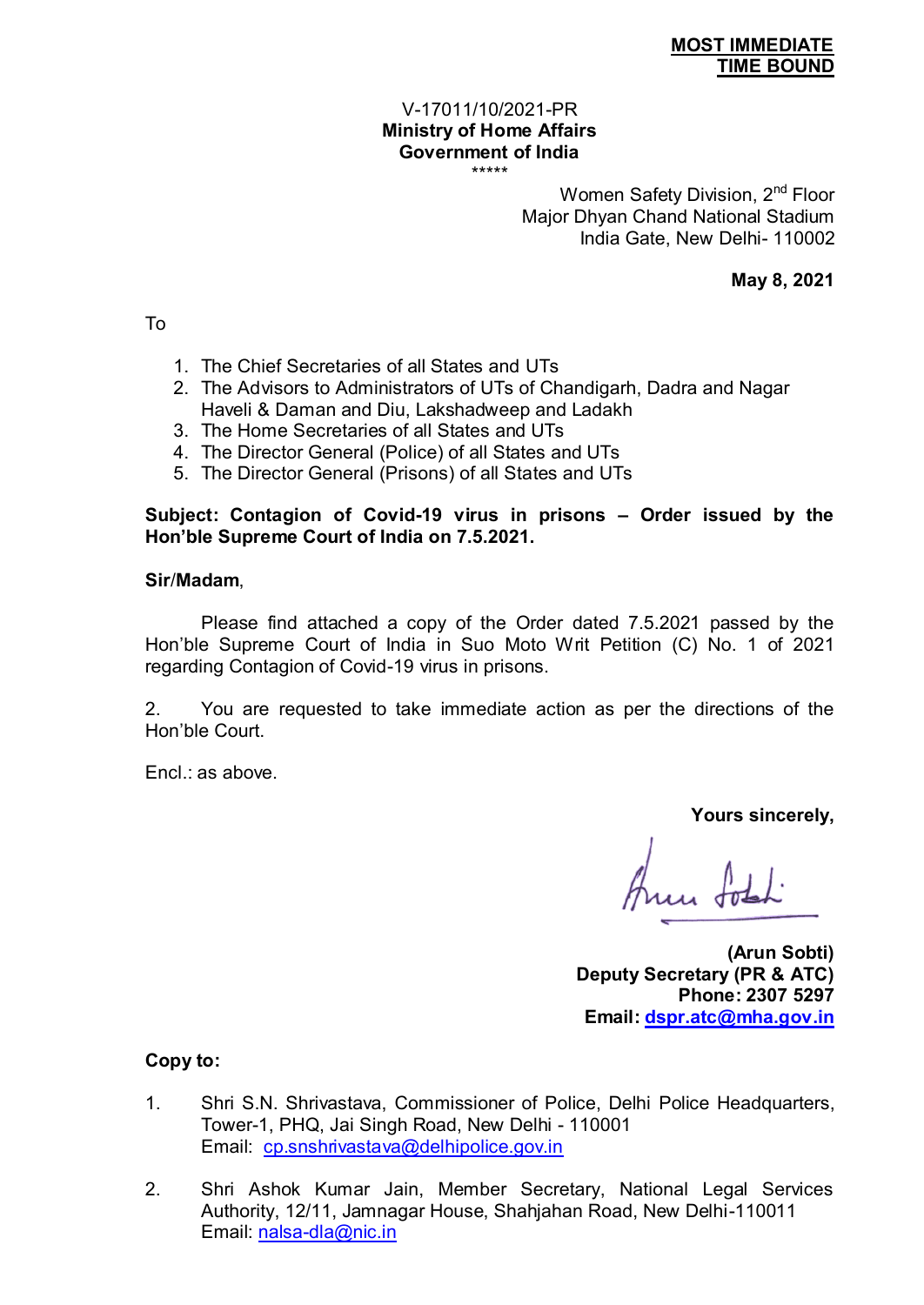**S U P R E M E C O U R T O F I N D I A RECORD OF PROCEEDINGS**

#### **Suo Motu Writ Petition(C) No.1/2020**

 **IN RE : CONTAGION OF COVID 19 VIRUS IN PRISONS Petitioner(s)**

#### **VERSUS**

 **Respondent(s)**

**(MR. DUSHYANT DAVE, SR. ADV.(A.C) [NAME OF SRISHTI AGNIHOTRI (M-9811629064), ADVOCATE MAY BE SHOWN ]MR. SATISH TALEKAR (M-9082577493) & MR. KANHAIYA SINGHAL(M-9212424765)**

**(IA No. 89470/2020 - APPLICATION FOR PERMISSION, IA No. 49580/2020 - APPROPRIATE ORDERS/DIRECTIONS, IA No. 51847/2020 - APPROPRIATE ORDERS/DIRECTIONS, IA No. 51653/2020 - APPROPRIATE ORDERS/DIRECTIONS, IA No. 48261/2020 - APPROPRIATE ORDERS/DIRECTIONS, IA No. 82741/2020 – CLARIFICATION/DIRECTION, IA No. 55273/2021 – CLARIFICATION/DIRECTION, IA No. 48049/2020 - CONDONATION OF DELAY IN FILING, IA No. 57278/2021 - EARLY HEARING APPLICATION, IA No. 57074/2021 - EXEMPTION FROM FILING AFFIDAVIT, IA No. 49579/2020 - EXEMPTION FROM FILING AFFIDAVIT, IA No. 55276/2021 - EXEMPTION FROM FILING AFFIDAVIT, IA No. 76234/2020 - EXEMPTION FROM FILING AFFIDAVIT, IA No. 66569/2020 - EXEMPTION FROM FILING AFFIDAVIT, IA No. 89471/2020 - EXEMPTION FROM FILING AFFIDAVIT, IA No. 49581/2020 - EXEMPTION FROM FILING AFFIDAVIT, IA No. 48050/2020 - EXEMPTION FROM FILING O.T., IA No. 48031/2020 - EXEMPTION FROM FILING O.T., IA No. 47522/2020 - EXEMPTION FROM FILING O.T., IA No. 47512/2020 - EXEMPTION FROM FILING O.T., IA No. 48335/2020 - INTERVENTION APPLICATION, IA No. 79197/2020 – INTERVENTION/IMPLEADMENT,IA No. 57069/2021 – INTERVENTION/IMPLEADMENT, IA No. 49577/2020 –** INTERVENTION/IMPLEADMENT, IA No. 78680/2020 **INTERVENTION/IMPLEADMENT, IA No. 48680/2020 – INTERVENTION/IMPLEADMENT, IA No. 48263/2020 – INTERVENTION/IMPLEADMENT, IA No. 46086/2020 – INTERVENTION/IMPLEADMENT, IA No. 48270/2020 – MODIFICATION, IA No. 48217/2020 - MODIFICATION OF COURT ORDER, IA No. 46091/2020 - Signa<mark>ture</mark> RMISSION TO APPEAR AND ARGUE IN PERSON, IA No. 96394/2020 -Post of Parmicle Control Control ADDITIONAL** DOCUMENTS/FACTS/ANNEXURES, IA No. **60033/2021 - PERMISSION TO FILE ADDITIONAL DOCUMENTS/FACTS/ANNEXURES, IA No. 57853/2021 - PERMISSION TO FILE ADDITIONAL DOCUMENTS/FACTS/ANNEXURES, IA No. 82743/2020 - PERMISSION TO FILE ADDITIONAL DOCUMENTS/FACTS/ANNEXURES)** Vishal An<mark>and</mark><br>Date: 2021.05.08<br>Reason: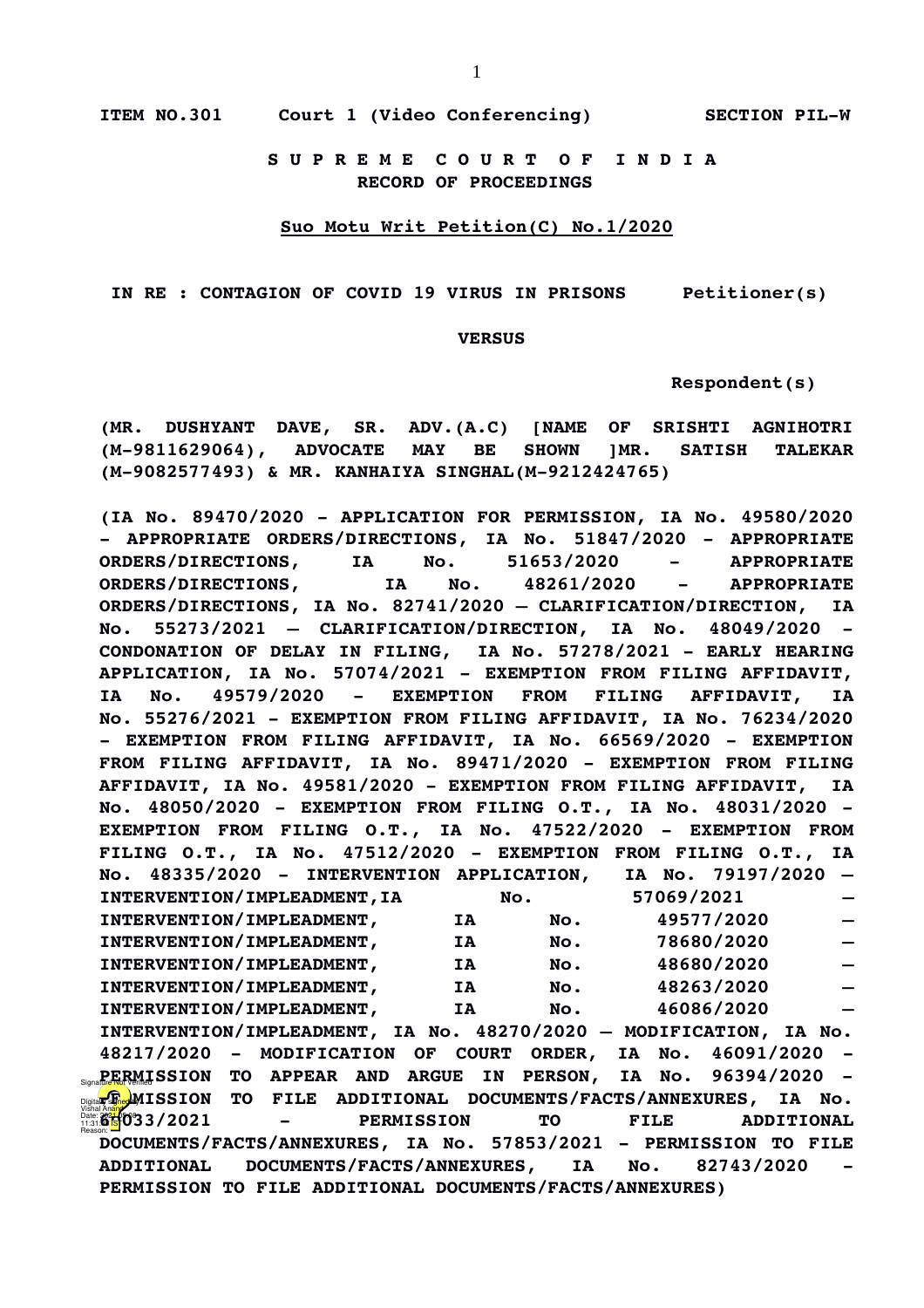**WITH CONMT.PET.(C) No. 393/2020 in SMW(C) No. 1/2020 (PIL-W) (FOR ADMISSION) Date : 07-05-2021 These matters were called on for hearing today. CORAM : HON'BLE THE CHIEF JUSTICE HON'BLE MR. JUSTICE L. NAGESWARA RAO HON'BLE MR. JUSTICE SURYA KANT For Petitioner(s) Mr. S.B. Talekar, Adv. Mr. Atul Babasaheb Dakh, AOR Ms. Madhavi Ayyapan, Adv. By Courts Motion For Respondent(s) Mr. Suhaan Mukerji, Adv. Mr. Vishal Prasad, Adv. Mr. Nikhil Parikshith, Adv. Mr. Abhishek Manchanda, Adv. Mr. Sayandeep Pahari, Adv. For M/s.PLR Chambers And Co., AOR Mr. Sharan Thakur, Adv. Mr. Mahesh Thakur, AOR Mr. Siddharth Thakur, Adv. Mr. Biswendra N. Singh, Adv. Mr. V. G. Pragasam, AOR Mr. Jishnu M.L., Adv. Ms. Priyanka Prakash, Adv. Ms. Beena Prakash, Adv. Mr. G. Prakash, AOR Mr. Colin Gonsalves, Sr. Adv. Ms. Ritu Kumar, Adv. Ms. Harini Raghupathy, Adv. Mr. Satya Mitra, AOR Ms. Astha Sharma, AOR M/S. Arputham Aruna And Co, AOR Mr. Amit Kumar, Sr. Adv./AG, Meghalaya Mr. Avijit Mani Tripathi, AOR Mr. Shaurya Sahay, Adv. Mr. Upendra Mishra, Adv. Mr. P.S. Negi, Adv.**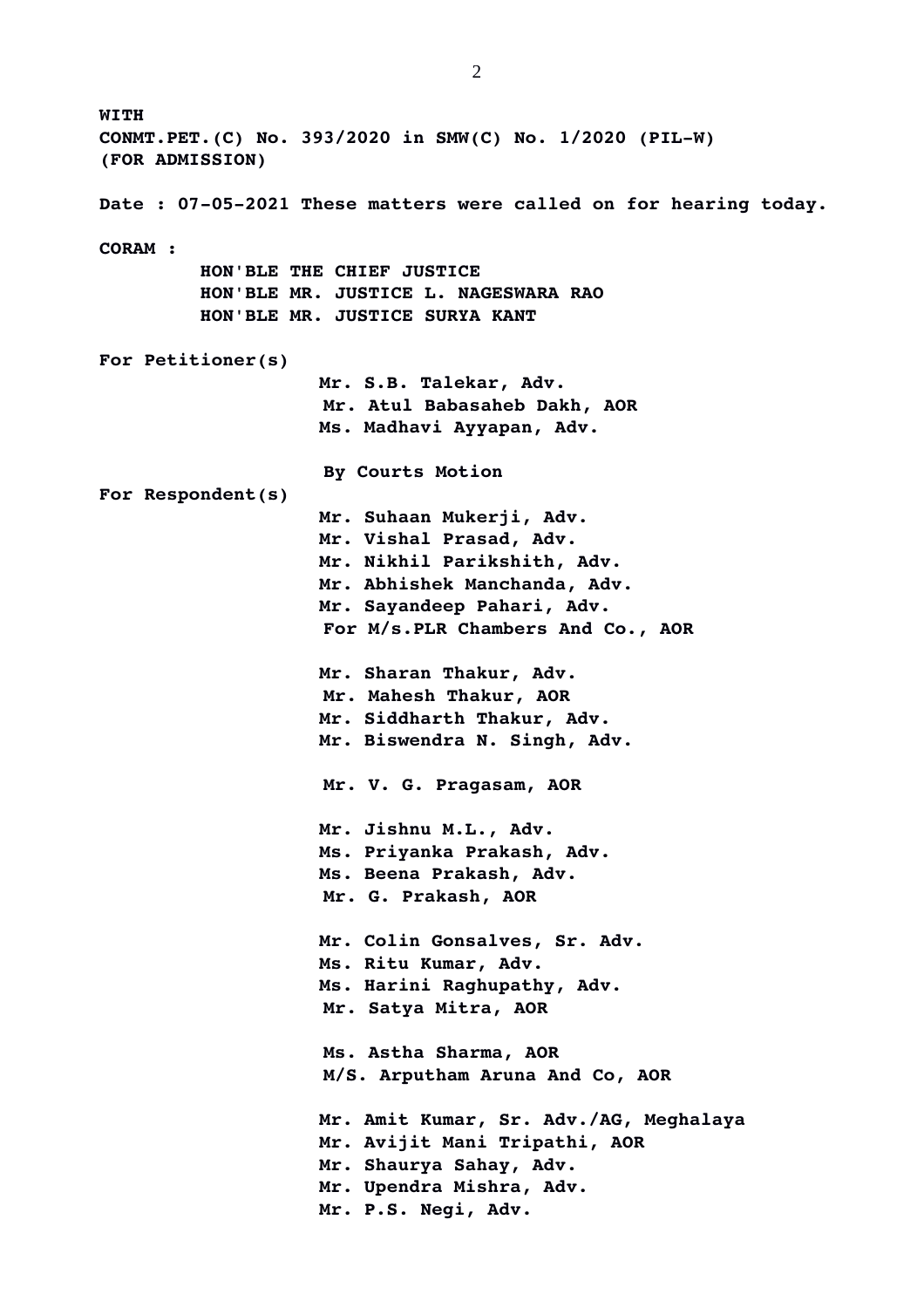**Mr. Nikhil Goel, AOR Mr. Krishnanand Pandeya, AOR Mr. Arun R. Pedneker, Adv. Ms. Mukti Chowdhary, AOR Mr. Soumya Chakraborty, Sr. Adv. Mr. Sanjai Kumar Pathak, AOR Mr. Arvind Kumar Tripathi, Adv. Ms. Shashi Pathak, Adv. Mr. Harmeet Singh Ruprah, AOR Mr. Raghvendra Kumar, Adv. Mr. Anand Kumar Dubey, Adv. Mr. Narendra Kumar, AOR Mr. Anupam Raina, AOR Mr. P. Venkat Reddy, Adv. Mr. Prashant Tyagi, Adv. Mr. P. Srinivas Reddy, Adv. For M/s. Venkat Palwai Law Associates, AOR Ms. Binu Tamta, AOR Ms. Supriya Juneja, AOR Mr. Shuvodeep Roy, AOR Mr. Arjun Garg, AOR Mr. Aakash Nandolia, Adv. Ms. Shrutika Garg, Adv. Mr. Milind Kumar, AOR Mr. Sibo Sankar Mishra, AOR Mr. Kanhaiya Singhal, AOR Mr. Prasanna, Adv. Mr. Chetan Bhardwaj, Adv. Mr. Vikas Mahajan, AAG, HP Mr. Vidit Anand, Adv. Mr. Anil Kumar, Adv. Mr. Vinod Sharma, AOR Mr. Surinder Singh Manak, Adv.**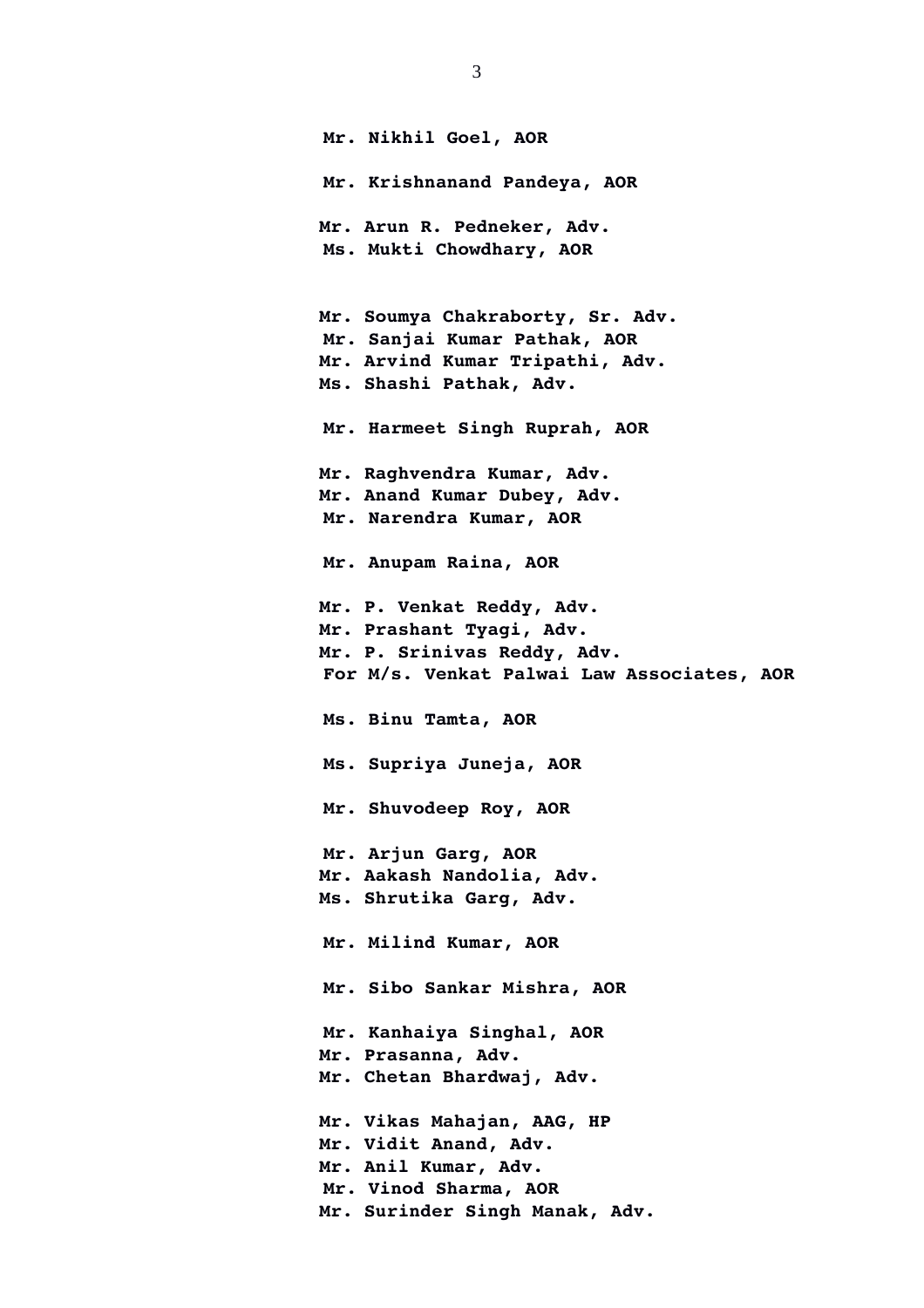**Ms. Aruna Mathur, AOR Mr. Avneesh Arputham, Adv. Mr. Apoorv Kurup, AOR Ms. Nidhi Mittal, Adv. Mr. S.C. Verma, AG Mr. Sumeer Sodhi, AOR Mr. Saurabh Ajay Gupta, Adv. Mr. Manoj Kumar Singh, Adv. Ms. Simran Agarwal, Adv. Ms. K. Enatoli Sema, AOR Mr. Amit Kumar Singh, Adv. Mr. Apratim Animesh Thakur, Adv. Ms. Prachi Hasija, Adv. Ms. Uttara Babbar, AOR Mr. Manan Bansal, Adv. Ms. Shweta Mohta, Adv. Mr. B. V. Balaram Das, AOR Mr. S. Thananjayan, AOR Mr. Vinay Arora, AOR Mr. Tapesh Kumar Singh, Addl.AG/AOR Mr. Aditya Pratap singh, Adv. Mrs. Bhaswati Singh, Adv. Mr. G. N. Reddy, AOR Mr. Shibashish Misra, AOR Mr. P.H. Parekh, Sr. Adv. Mr. Sameer Parekh, Adv. Mr. Kshatrshal Raj, Adv. Ms. Tanya Chaudhry, Adv. Ms. Pratyusha Priyadarshini, Adv. Ms. Nikita Pandey, Adv. For M/s. Parekh & Co., AOR Mr. M. Shoeb Alam, AOR Ms. Garima Prashad, Sr.Adv/AAG Mr. Abhinav Agrawal, AOR Mr. V. N. Raghupathy, AOR Mr. P. S. Sudheer, AOR Ms. Shruti Jose, Adv**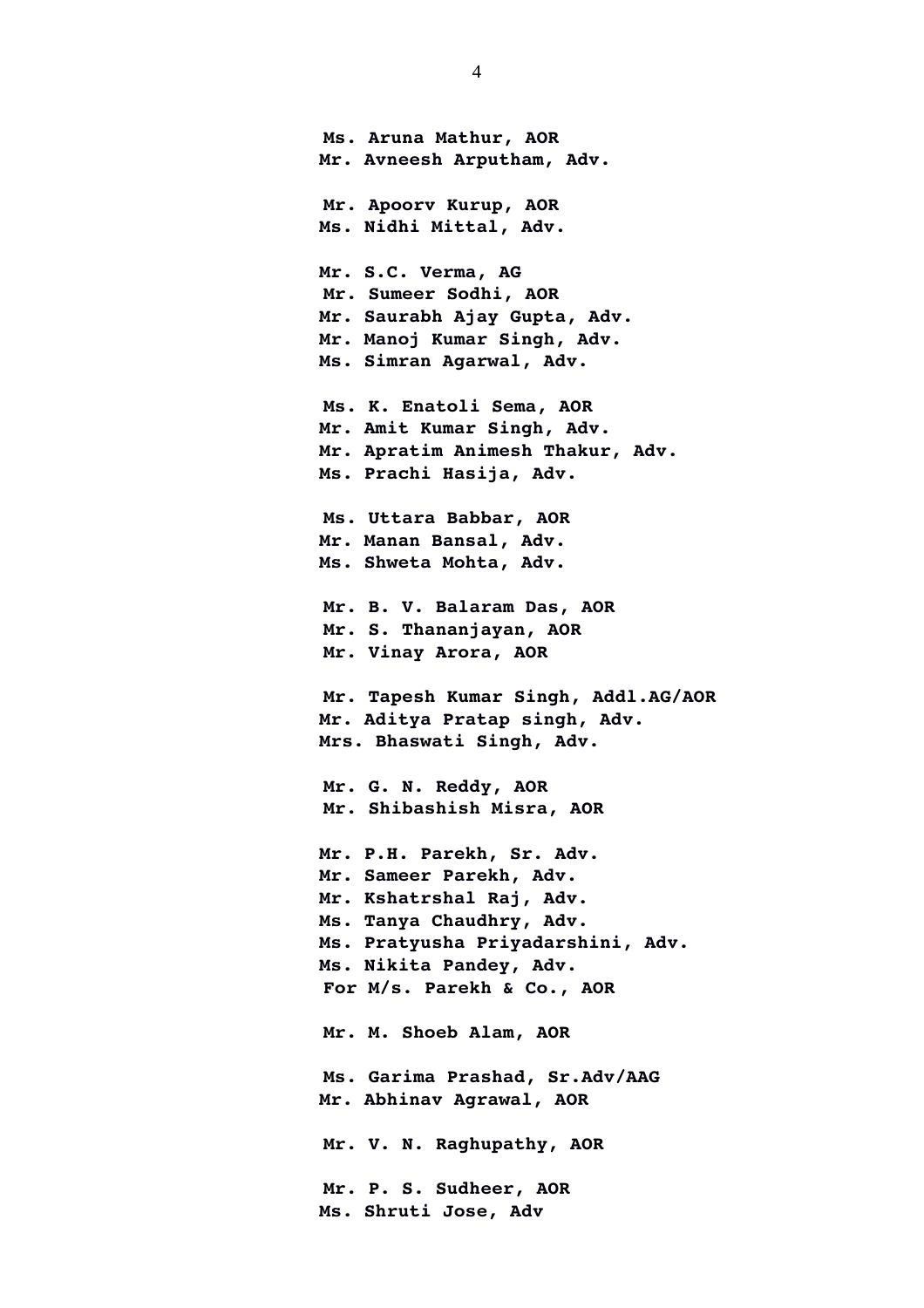**Ms. Sneha Kalita, AOR Applicant-in-person Mr. K.V. Jagrdishvaran, Adv. Ms. G. Indira, AOR Mr. M. Yogesh Kanna, AOR Ms. Radhika Gautam, AOR Ms. Jayshree Satpute, Adv. Ms. Tripti Poddar, Adv. Mr. Prasanna S., AOR Mr. Sachin Patil, AOR Mr. Rahul Chitnis, Adv. Mr. Aaditya A. Pande, Adv. Mr. Geo Joseph, Adv. Mr. R.K. Awasthi, Adv. Mr. Prashant Kumar, Adv. Ms. Ritu Arora, Adv. Mr. Santosh Kumar - I, AOR Mr. K.K. Venugopal, AG Mr. Tushar Mehta, SG Ms. Aishwarya Bhati, ASG Mr. Rajat Nair, Adv. Ms. Swati Ghildiyal, Adv. Mr. Raj Bahadur Yadav, AOR Mr. Aniruddha P. Mayee, AOR Mr. Pukhrambam Ramesh Kumar, AOR Ms. Anupama Ngangom, Adv. Mr. Karun Sharma, Adv. Mr. Abhimanyu Tewari, AOR Ms. Eliza Bar, Adv. Ms. Bansuri Swaraj, AAG,Haryana Dr. Monika Gusain, AOR Ms. Ankita Choudhary, DAG,MP Mr. Sunny Choudhary, AOR Mr. Vikas Bansal, Adv. Mr. Siddhesh Kotwal, Adv. Ms. Ana Upadhyay, Adv.**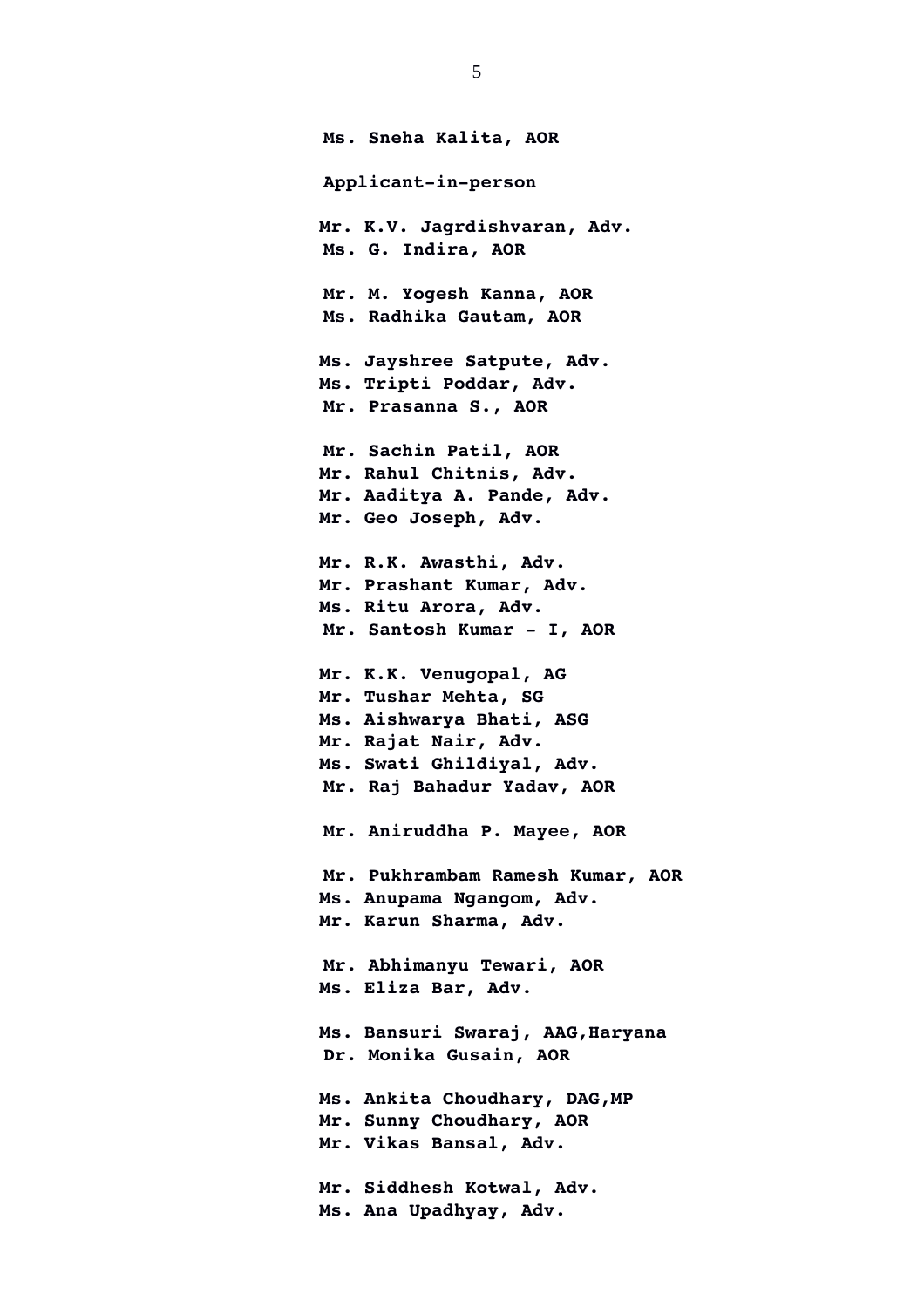**Ms. Manya Hasija, Adv. Mr. Nirnimesh Dube, Adv. Mr. Chirag M. Shroff, AOR Mr. Mahfooz A. Nazaki, AOR Mr. Polanki Gowtham, Adv. Mr. Shaik Mohamad Haneef, Adv. Mr. T. Vijaya Bhaskar Reddy, Adv. Mr. Amitabh Sinha, Adv. Mr. Shrey Sharma, Adv.**

 **UPON hearing the counsel the Court made the following O R D E R**

**I.A. Nos.55273 & 55276 of 2021 in I.A. No. 48231 of 2020 in Suo Motu Writ Petition (C) No.1 of 2020:-**

- **1. Application of impleadment is allowed. The applicant who was already permitted to intervene in the Suo Motu Writ Petition filed the above I.A.s seeking the following reliefs:**
	- i. **Pass an order directing the High Powered Committees as constituted vide order dated 23.3.2020 of this Hon'ble Court to examine the current situation of risk of virus spreading in prisons and recommend release of prisoners on interim bail/parole based upon the situation in the concerned State.**
	- ii. **Pass an order directing the State Legal Service Authorities to strictly adhere to the Standard Operating Procedures of National Legal Service Authorities on the functioning of the Undertrial Review Committees as adopted vide order dated 04.12.2018 in WP(C) 406 of 2013 in Re-Inhuman Conditions in 1382 Prisons by this Hon'ble Court.**
	- iii. **Pass an order directing the High Powered Committees/ High Courts to identify and release the vulnerable categories of prisoners on an urgent basis.**
	- iv. **Pass an order directing the High Powered Committees / State Legal Services Authorities to periodically monitor the prison-wise occupancy rates in their respective States, and give a report of the**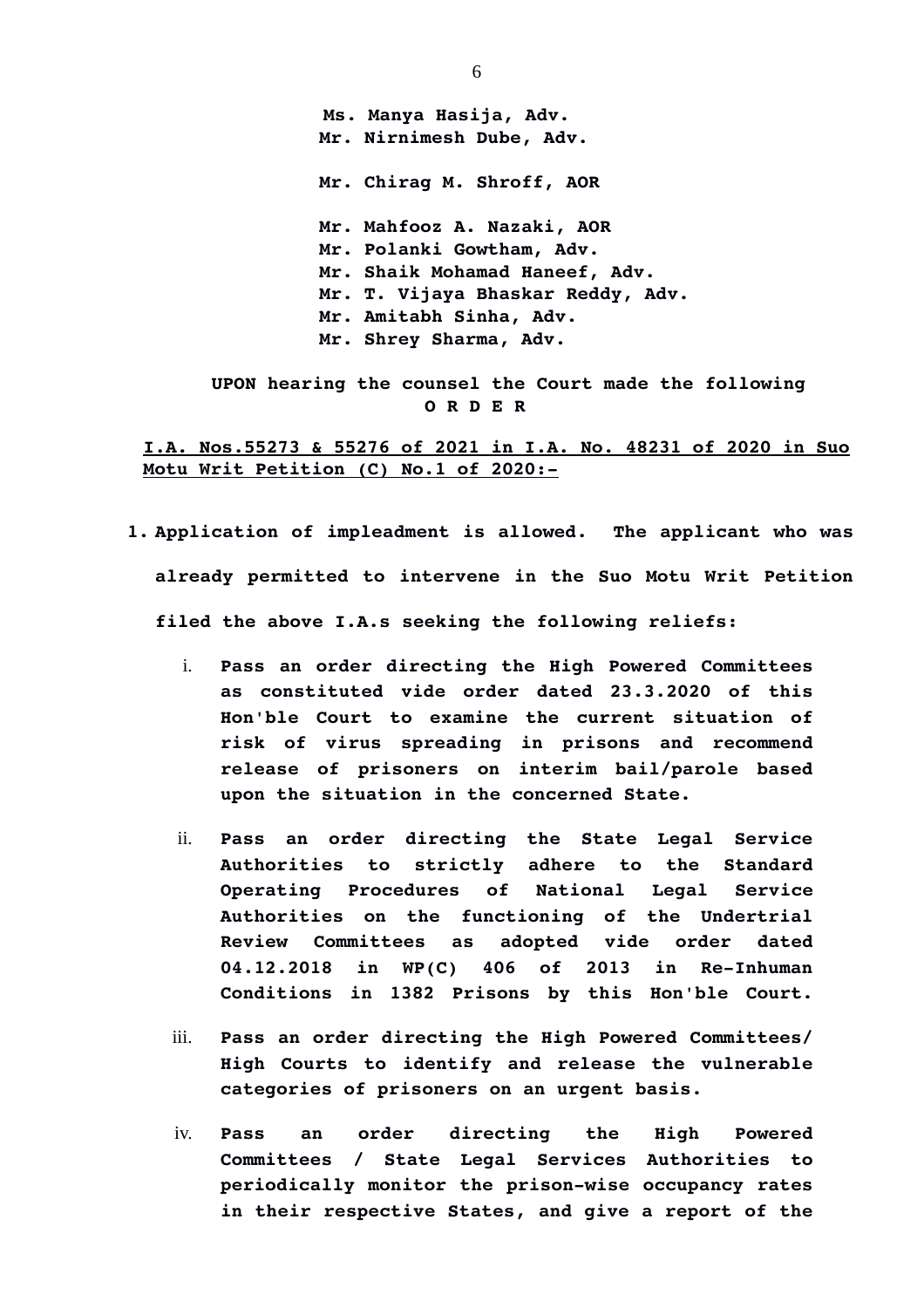**same to this Hon'ble Court of the prison occupancy as on 31st March, 2021, and the prospective increase in occupancy rate on a monthly basis, in the format as annexed in Annexure A9.**

- v. **Pass an order directing the DG Prisons to publish the prison-wise occupancy rates of UTPs/ Convicts/Detenues on their website monthly.**
- vi. **Pass an order directing the High Powered Committees / monitoring teams to prioritise healthcare in prisons and scrutinise the prisonspecific readiness and response plans as directed by this Hon'ble Court vide its order dated 23.03.2020 in the present case.**
- vii. **Pass an order directing the State Governments/ Union Territories to undertake a vaccination drive in the prisons across their respective States/ Union Territories.**
- viii. **Pass any other order or further directions as this Court may deem fit or proper in the circumstances of the case.**
- **2. On 11.03.2020, the World Health Organisation declared Covid-19 as a pandemic. On 16.03.2020, 107 persons were tested positive for Covid-19 in our country. Anticipating the spread of Covid-19 virus in overcrowded prisons, notices were issued to all the Chief Secretaries, Administrators, Home Secretaries, Director Generals of Prisons and Departments of Social Welfare of all the States and Union Territories seeking their response regarding immediate measures to be adopted for the welfare of inmates in prisons and juveniles lodged in remand homes.** 
	- **3. On 23.03.2020, this Court directed the State Governments, Union Territories to constitute High Powered Committees to**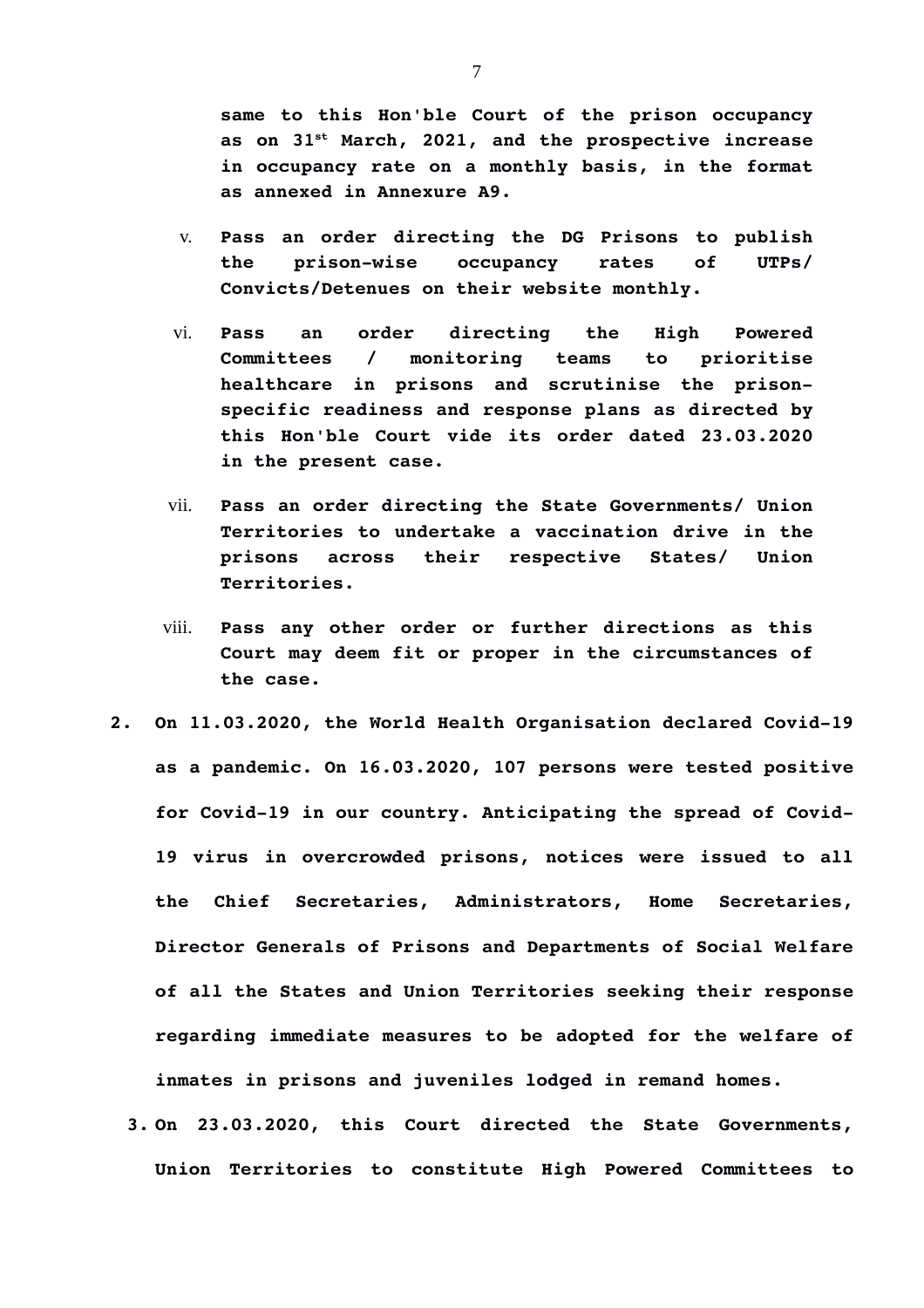**determine the class of prisoners who can be released on parole or on interim bail for appropriate periods. It was left open to the High Powered Committees to determine the category of prisoners who should be released depending upon the nature of offence, the number of years to which he/she has been sentenced, the severity of offences which he/she is charged with and the stage of trial or any other relevant factor which the Committee thinks appropriate. The High-Powered Committees were directed to take into account the directions contained in para no.11 of the judgment of this Court in** *Arnesh Kumar v. State of Bihar,* **(2014) 8 SCC 273***.* **The High-Powered Committees were constituted in all the States, except a few. On the basis of recommendations made by the High-Powered Committees, a large number of prisoners were released either on interim bail or on parole.** 

- **4. Due to the reduction of the number of active cases, the released prisoners were directed to report back to prisons. We are informed that almost 90% of the prisoners who have been released last year have returned to prisons in February and March, 2021.**
- **5. An unprecedented surge in Covid-19 during the last few weeks has resulted in a steep spike in the number of people who are affected by Covid-19. In the present situation there is a serious concern about the spread of Covid-19 in overcrowded prisons where there is lack of proper sanitation, hygiene and**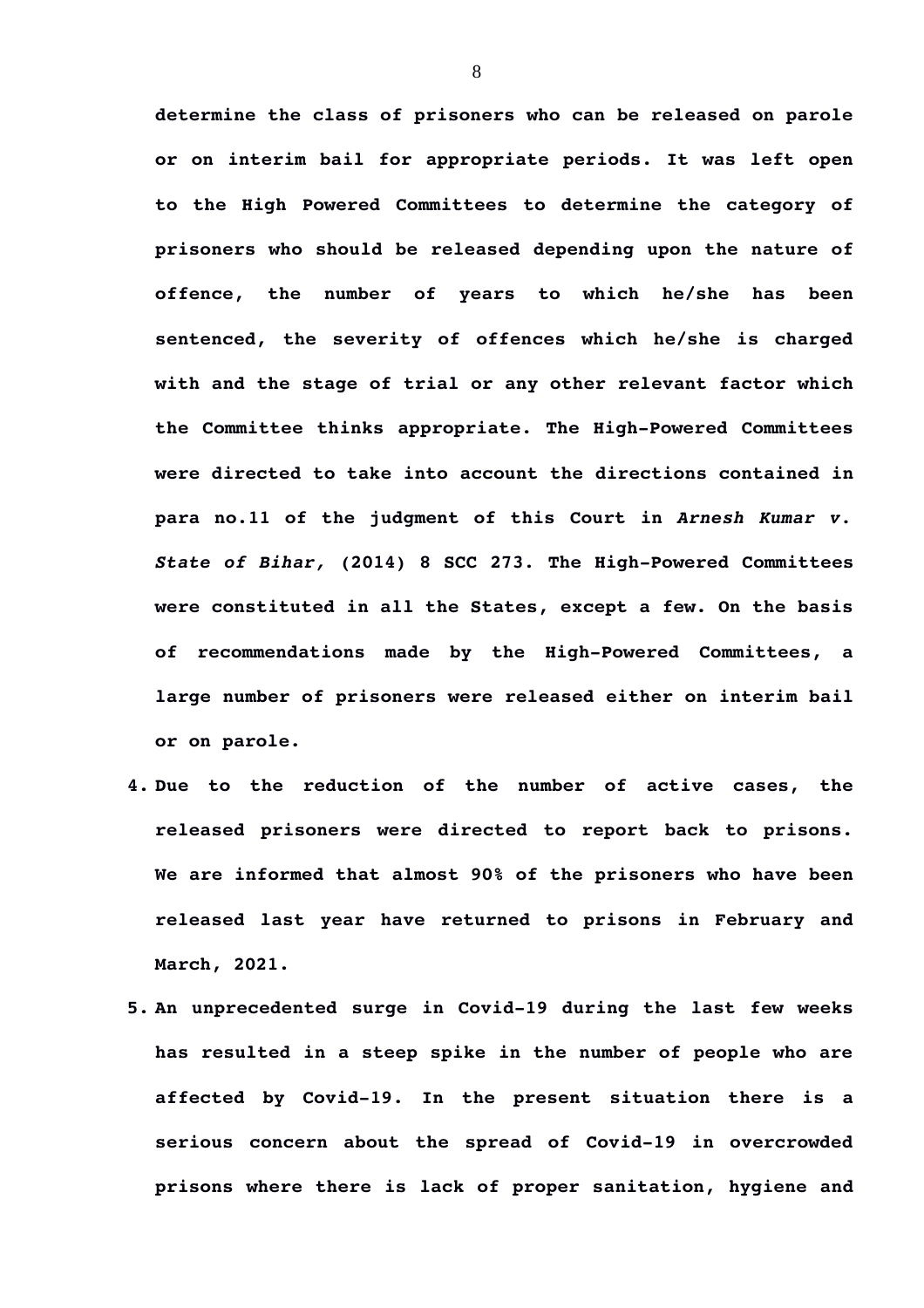**medical facilities.**

- **6. Mr. Colin Gonsalves, learned Senior Counsel appearing for the Applicant submitted that the High Powered Committees which have been constituted pursuant to the orders passed by this Court on 25.03.2020 should be directed to release all those prisoners who have been released last year on regular bail. Such of those inmates who have been granted parole last year should be granted 90 days parole by this Court. He requested that all orders of the High-Powered Committees shall be put on the website of the Governments. Mr. Gonsalves argued that the Standard Operating Procedure (SOP) formulated by the National Legal Services Authority for release of prisoners should be taken into account by the High-Powered Committees.**
- **7. The learned Attorney General submitted that prisons need to be decongested by release of some prisoners in view of the grim situation. He submitted that the High-Powered Committees may be permitted to adopt the procedure that was followed earlier and release the prisoners on the basis of the guidelines formulated by them last year. The learned Attorney General requested for relaxation of handcuffing of the prisoners as during the present outbreak of Covid-19 there is a great danger of spread of the virus to the police personnel who have to hold the hands of the accused while being escorted. The learned Solicitor General of India and Ms. Aishwarya Bhati, learned Additional Solicitor General also supported the**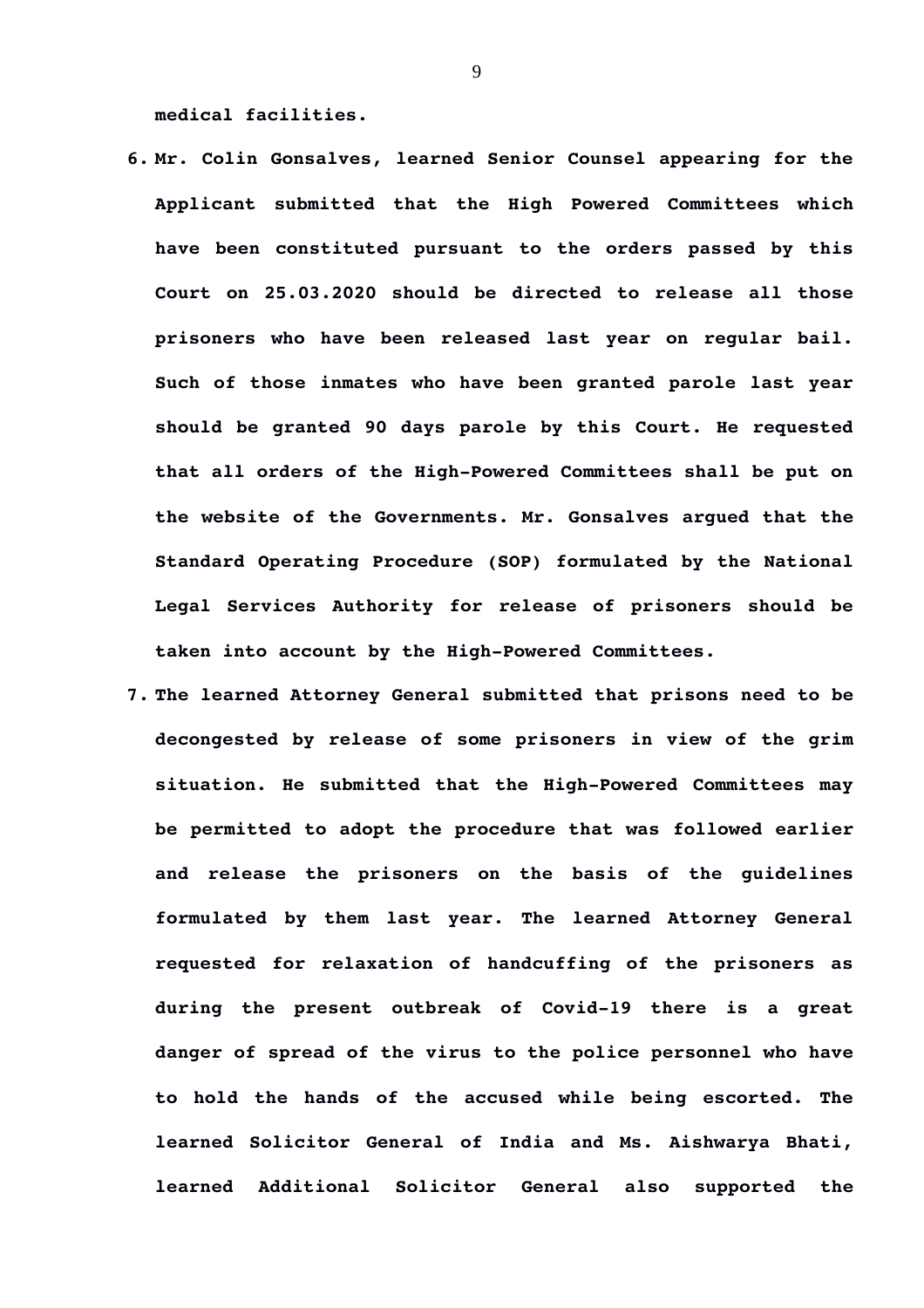**learned Attorney General. A further request was made on behalf of the Union of India that the Commissioner of Police, Delhi be made a member of the High-Powered Committee to be constituted by the Delhi Government.**

- **8. We may notice that India has more than four lakh prison inmates. It is observed that some of the prisons in India are overburdened and are housing inmates beyond optimal capacity. In this regard, we may notice that the requirement of decongestion is a matter concerning health and right to life of both the prison inmates and the police personnel working. Reduction of impact of Covid-19 requires this Court to effectively calibrate concerns of criminal justice system, health hazards and rights of the accused. From limiting arrests to taking care of Covid-19 Patients, there is a requirement for effective management of pandemic from within the prison walls so as to defeat this deadly virus.**
- **9. As a first measure, this Court, being the** *sentinel on the qui vive* **of the fundamental rights, needs to strictly control and limit the authorities from arresting accused in contravention of guidelines laid down by this Court in** *Arnesh Kumar v. State of Bihar* **(***supra***) during pandemic. It may be relevant to quote the same:**

**11. Our endeavour in this judgment is to ensure that police officers do not arrest the accused unnecessarily and Magistrate do not authorise detention casually and mechanically. In order to ensure what we**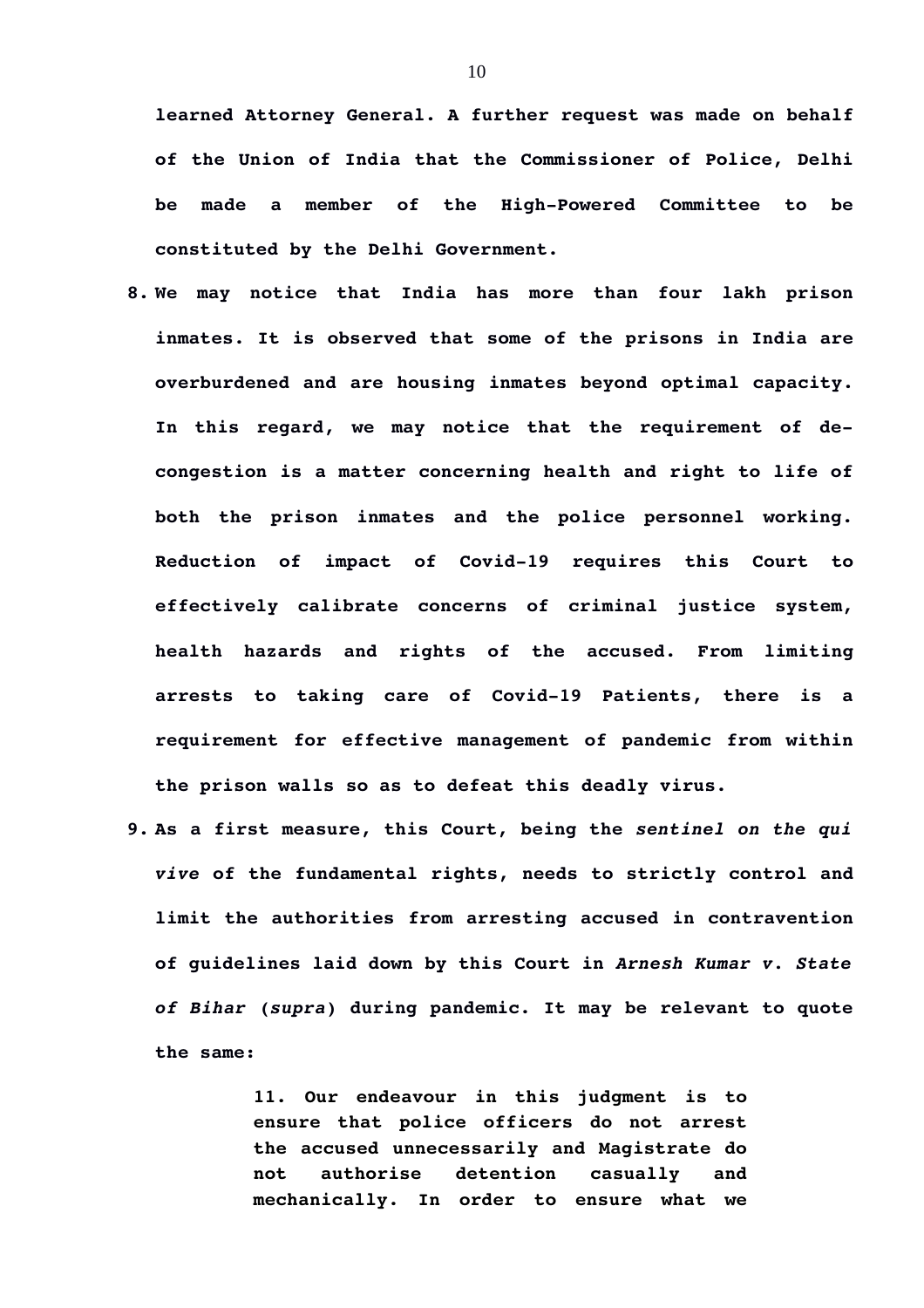**have observed above, we give the following directions:**

**11.1. All the State Governments to instruct its police officers not to automatically arrest when a case under Section 498-A IPC is registered but to satisfy themselves about the necessity for arrest under the parameters laid down above flowing from Section 41 CrPC;**

**11.2. All police officers be provided with a check list containing specified sub-clauses under Section 41(1)(***b***)(***ii***);**

**11.3. The police officer shall forward the check list duly filled and furnish the reasons and materials which necessitated the arrest, while forwarding/producing the accused before the Magistrate for further detention;**

**11.4. The Magistrate while authorising detention of the accused shall peruse the report furnished by the police officer in terms aforesaid and only after recording its satisfaction, the Magistrate will authorise detention;**

**11.5. The decision not to arrest an accused, be forwarded to the Magistrate within two weeks from the date of the institution of the case with a copy to the Magistrate which may be extended by the Superintendent of Police of the district for the reasons to be recorded in writing;**

**11.6. Notice of appearance in terms of Section 41-A CrPC be served on the accused within two weeks from the date of institution of the case, which may be extended by the Superintendent of Police of the district for the reasons to be recorded in writing;**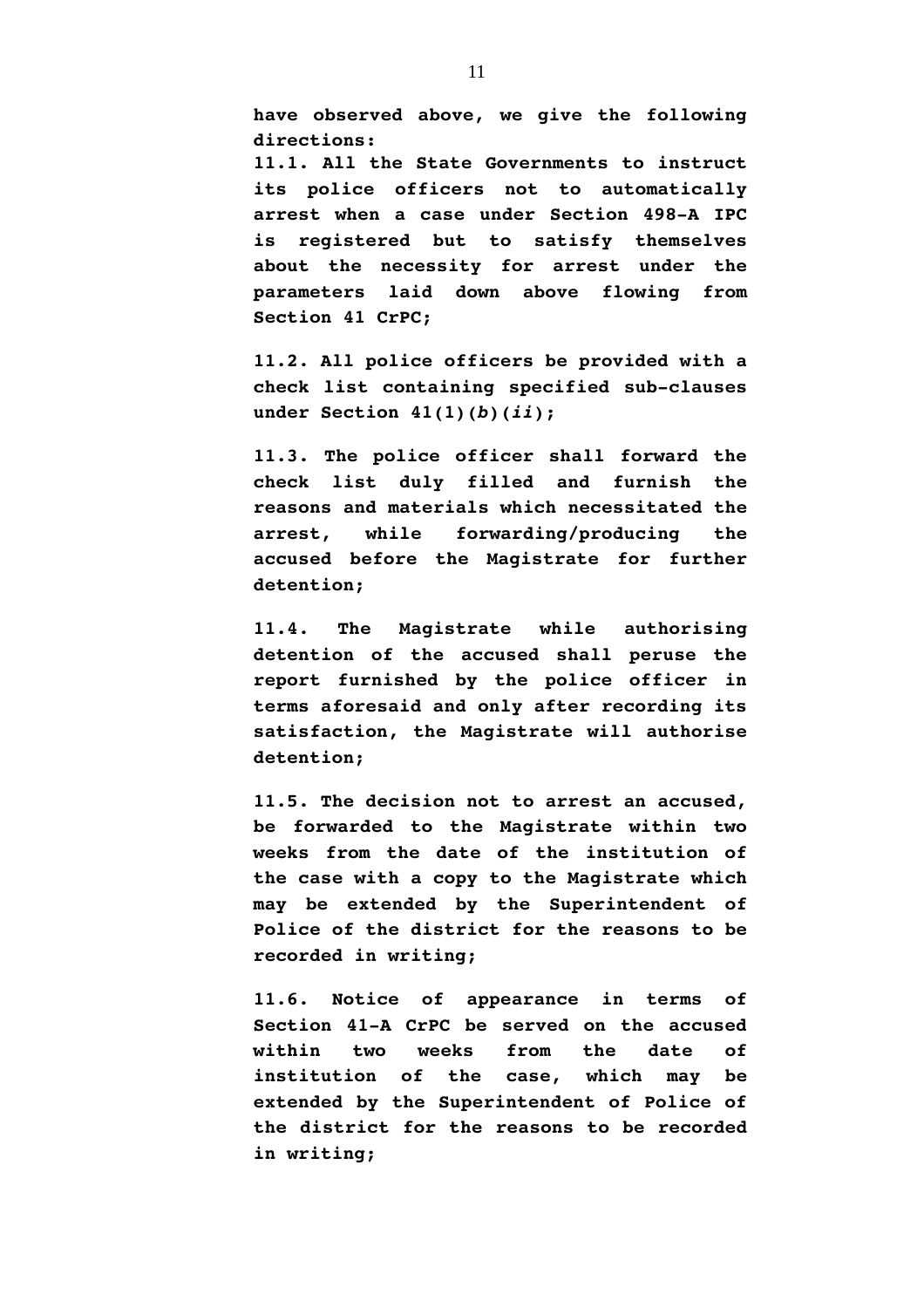**11.7. Failure to comply with the directions aforesaid shall apart from rendering the police officers concerned liable for departmental action, they shall also be liable to be punished for contempt of court to be instituted before the High Court having territorial jurisdiction.**

**11.8. Authorising detention without recording reasons as aforesaid by the Judicial Magistrate concerned shall be liable for departmental action by the appropriate High Court.**

**12. We hasten to add that the directions aforesaid shall not only apply to the cases under Section 498-A IPC or Section 4 of the Dowry Prohibition Act, the case in hand, but also such cases where offence is punishable with imprisonment for a term which may be less than seven years or which may extend to seven years, whether with or without fine.**

**10. Second, the rapid proliferation of the virus amongst the inmates of congested prisons is a matter of serious concern. The High-Powered Committees constituted by the State Governments/Union Territories shall consider release of prisoners by adopting the guidelines (such as** *inter alia***, SOP laid down by NALSA) followed by them last year, at the earliest. Such of those States which have not constituted High**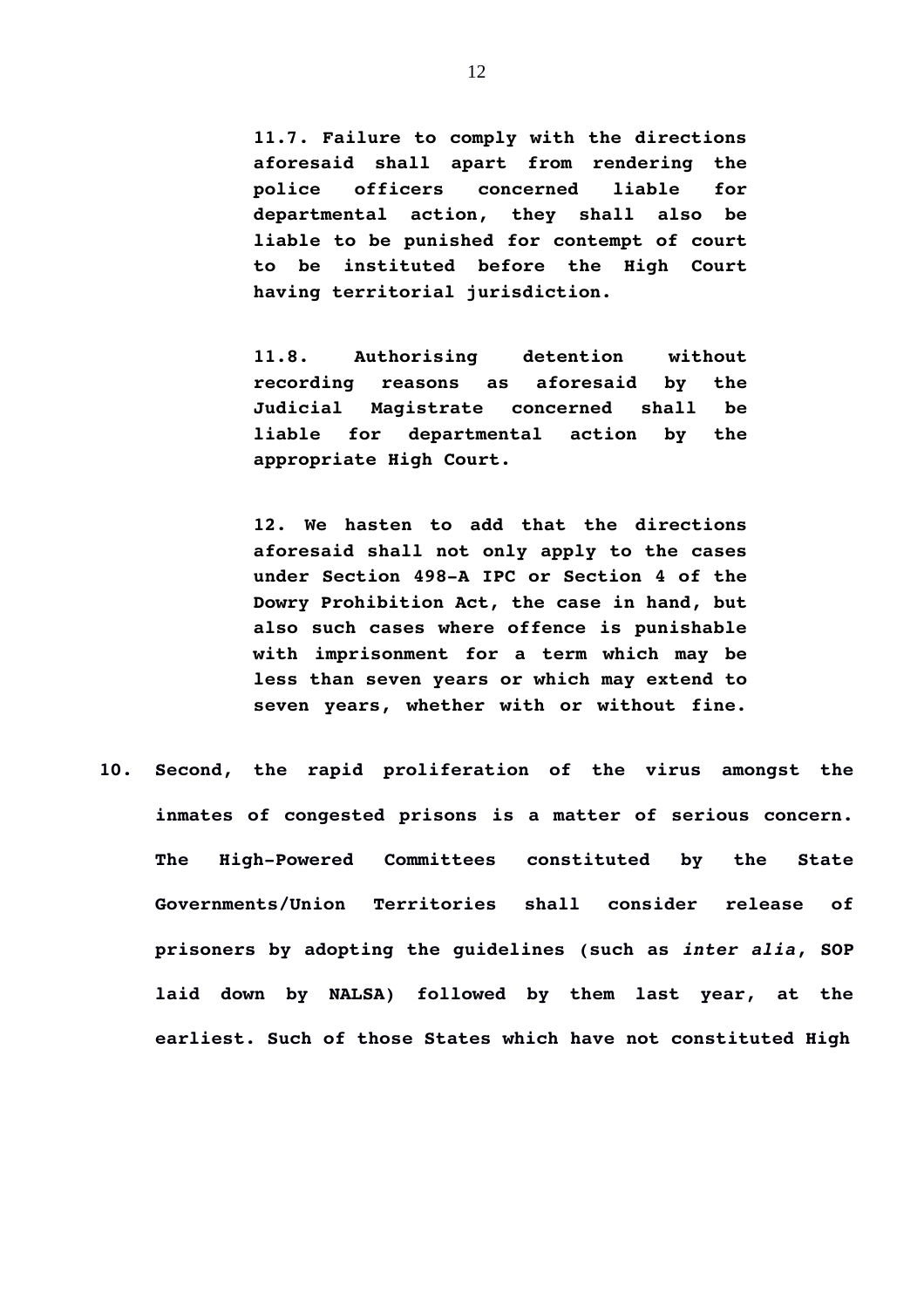**Powered Committees last year are directed to do so immediately. Commissioner of Police Delhi shall also be a member of the High-Powered Committee, Delhi.** 

- **11. Third, due to the immediate concern of the raging pandemic, this court has to address the issue of de-congestion. We find merit in the submission of Mr. Colin Gonsalves, learned Senior Counsel appearing on behalf of the applicant, that the High-Powered Committee, in addition to considering fresh release, should forthwith release all the inmates who had been released earlier pursuant to our order 23.03.2020, by imposing appropriate conditions. Such an exercise is mandated in order to save valuable time.**
- **12. Fourth, further we direct that, those inmates who were granted parole, pursuant to our earlier orders, should be again granted a parole for a period of 90 days in order to tide over the pandemic.**
- **13. Fifth, the fight against the pandemic is greatly benefitted by transparent administration. In this regard, our attention was drawn to example of Delhi, wherein the prison occupancy is updated in websites. Such measures are required to be considered by other States and should be adopted as good practice. Moreover, all the decisions of High-Powered Committees need to be published on respective State Legal Service Authorities/State Governments/High Courts websites in order to enable effective dissemination of information.**